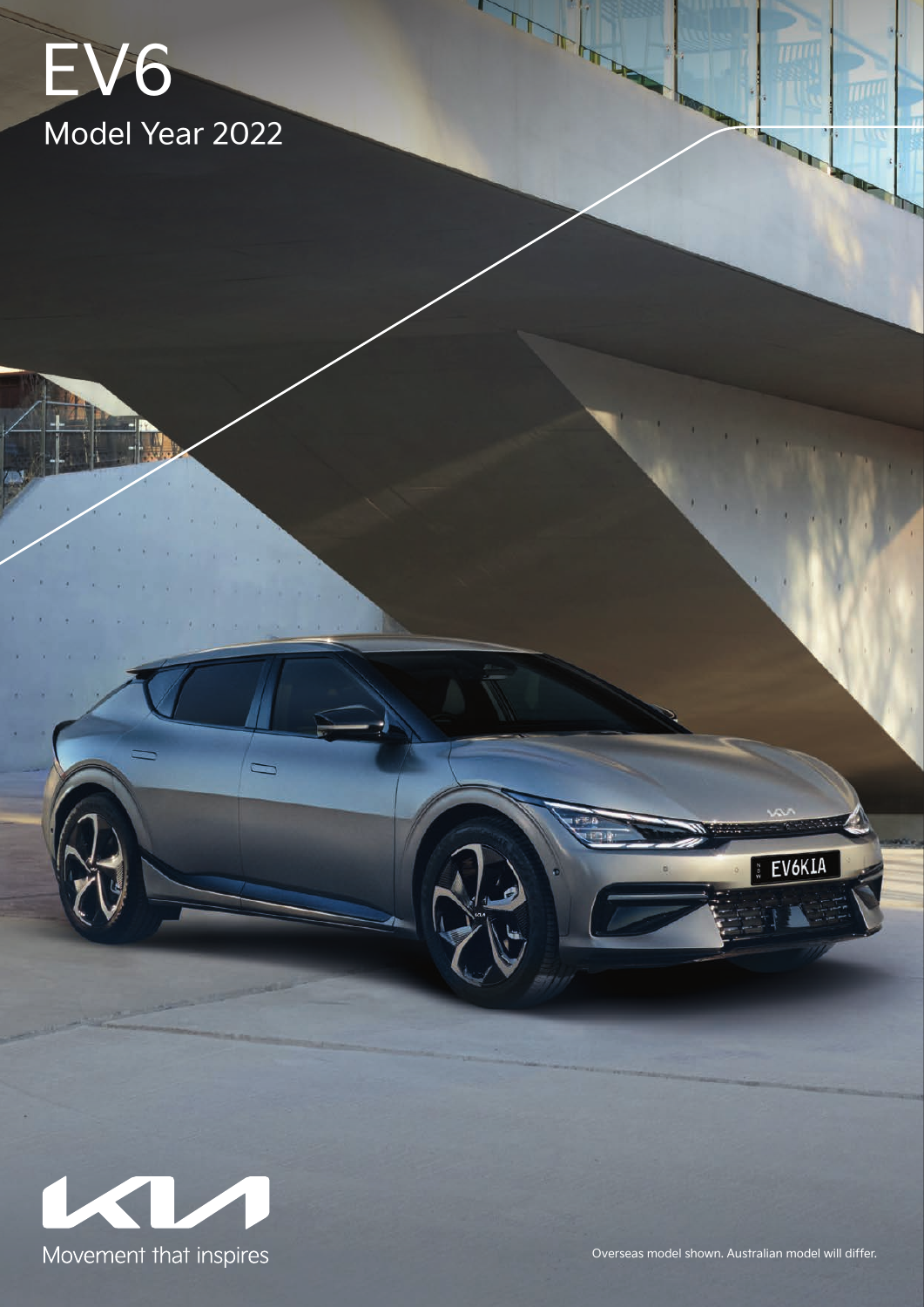## EV6 MY22 - Mechanical & Feature List

| <b>Drivetrain</b>                                                        |                                       | <b>RWD Single Motor</b>        | <b>AWD Dual Motor</b>                                 |  |
|--------------------------------------------------------------------------|---------------------------------------|--------------------------------|-------------------------------------------------------|--|
| <b>Electric Motor Location</b>                                           | Rear                                  |                                | Front + Rear                                          |  |
| Driven Wheels                                                            | Rear Wheel Drive                      |                                | All Wheel Drive                                       |  |
| Motor Type Front                                                         |                                       |                                | Permanent Magnet<br>Synchronous Motor                 |  |
| Motor Type Rear                                                          | Permanent Magnet<br>Synchronous Motor |                                | Permanent Magnet<br>Synchronous Motor                 |  |
| Maximum Power - Rear Motor / Front Motor                                 | 168 kW / -                            |                                | 165 kW / 74 kW                                        |  |
| Maximum Torque - Rear Motor / Front Motor                                | 350 Nm / -                            |                                | 350 Nm / 255 Nm                                       |  |
|                                                                          |                                       |                                |                                                       |  |
| Combined System Output (Power / Torque)                                  | 168 kW / 350 Nm                       |                                | 239 kW / 605 Nm                                       |  |
| Acceleration 0-100kph                                                    | Approx. 7.3 seconds                   |                                | Approx. 5.2 seconds                                   |  |
| <b>Transmission Type</b>                                                 | 1 speed automatic<br>(Reduction Gear) | transmission                   | 1 speed automatic<br>transmission<br>(Reduction Gear) |  |
| Final Gear Ratio (Constant)                                              | 10.65                                 |                                | 10.65                                                 |  |
| <b>Model Variants</b>                                                    | EV6 Air RWD, GT-Line RWD              |                                | <b>GT-Line AWD</b>                                    |  |
| <b>Battery</b>                                                           |                                       |                                |                                                       |  |
| <b>Battery Type</b>                                                      |                                       | Li-ion Battery                 |                                                       |  |
| Energy                                                                   |                                       | 77.4 kWh                       |                                                       |  |
| Voltage                                                                  |                                       | 697 V                          |                                                       |  |
| Capacity                                                                 |                                       | 111.2 Ah                       |                                                       |  |
|                                                                          |                                       |                                |                                                       |  |
| <b>Battery Weight</b>                                                    |                                       | 477.1 Kg<br><b>Under Floor</b> |                                                       |  |
| <b>Battery Position</b>                                                  |                                       |                                |                                                       |  |
| <b>AC Normal Charging</b>                                                |                                       |                                |                                                       |  |
| Charge Port Location                                                     |                                       | Driver Side Rear (Tail Light)  |                                                       |  |
| Charge Port Type - AC                                                    |                                       | Type 2 (IEC 62196-2)           |                                                       |  |
| On Board Charger (OBC) Maximum Capacity                                  |                                       | 10.5 kW                        |                                                       |  |
| AC Charge 10-100% - with 11kW Charger                                    |                                       | Approx. 7h 20m (230V / 16A)    |                                                       |  |
| <b>DC Fast Charging</b>                                                  |                                       | <b>RWD Single Motor</b>        | <b>AWD Dual Motor</b>                                 |  |
| Charge Port Location                                                     |                                       | Driver Side Rear (Tail Light)  |                                                       |  |
| Charge Port Type - DC                                                    |                                       |                                | CCS Type 2 (IEC 62196-3 Configuration FF)             |  |
| DC Fast Charge 10-80% (50kW Charger)                                     |                                       | Approx. 73m                    |                                                       |  |
| DC Fast Charge 10-80% (350kW Charger)                                    |                                       | Approx. 18m                    |                                                       |  |
|                                                                          |                                       |                                |                                                       |  |
|                                                                          |                                       |                                | 400 V and 800 V (No need for additional adapters)     |  |
| Supported Charging Infrastructure                                        |                                       |                                |                                                       |  |
| <b>WLTP Range<sup>1</sup></b>                                            | <b>Air RWD</b>                        | <b>GT-Line RWD</b>             | <b>GT-Line AWD</b>                                    |  |
| Energy Consumption (Wh/km) - Combined                                    | 165                                   | 172                            | 180                                                   |  |
| All Electric Range (AER) - Combined (km)                                 | 528                                   | 504                            | 484                                                   |  |
| <b>Dimensions</b>                                                        |                                       |                                |                                                       |  |
| Overall Length (mm)                                                      | 4,680                                 |                                | 4,695                                                 |  |
| Overall Width (mm)                                                       | 1,880                                 |                                | 1,890                                                 |  |
| Overall Height (mm)                                                      |                                       |                                | 1,550                                                 |  |
| Wheelbase (mm)                                                           |                                       |                                | 2,900                                                 |  |
| Minimum Ground Clearance (mm)                                            |                                       |                                | 160                                                   |  |
| Cargo Area Rear (Min) (L, VDA)                                           | 490                                   |                                | 480                                                   |  |
| Cargo Area Rear (Max) (L, VDA)                                           | 1,270                                 |                                | 1,260                                                 |  |
| Cargo Area Front (Frunk)                                                 | 52L                                   |                                | 20L                                                   |  |
| Weight                                                                   |                                       |                                |                                                       |  |
| Tare Weight (kg)                                                         | 2,000                                 |                                | 2,105                                                 |  |
| Gross Vehicle Mass (kg)                                                  | 2,435                                 |                                | 2,540                                                 |  |
| Towing Capacity <sup>2</sup>                                             |                                       |                                |                                                       |  |
| Towing capacity unbraked (kg)                                            |                                       | 750                            |                                                       |  |
|                                                                          |                                       |                                |                                                       |  |
| Towing capacity braked (kg)                                              |                                       |                                | 1,600<br>100                                          |  |
| Max. towball download (kg)                                               |                                       |                                |                                                       |  |
| <b>EV Specific Features</b>                                              |                                       |                                |                                                       |  |
| Portable AC Trickle Charger                                              | $\bullet$                             | $\bullet$                      | $\bullet$                                             |  |
| Exterior Charge Status Indicator                                         | $\bullet$                             | ٠                              | ٠                                                     |  |
| V2L - Vehicle to Load Interior (AUS/NZ Type Socket)                      | $\bullet$                             | $\bullet$                      | $\bullet$                                             |  |
| Regenerative Braking Control via Paddle Shifters<br>(Levels 0-3)         | $\bullet$                             | ٠                              | ٠                                                     |  |
| <b>Smart Regenerative Braking</b>                                        | ٠                                     | $\bullet$                      | $\bullet$                                             |  |
| i-Pedal - One Pedal Driving Function                                     | $\bullet$                             | $\bullet$                      | $\bullet$                                             |  |
| Charge Management (Scheduled Charging)                                   | $\bullet$                             | $\bullet$                      | $\bullet$                                             |  |
| Utility Mode Function                                                    | ٠                                     | $\bullet$                      | $\bullet$                                             |  |
| V2L - Vehicle to Load Exterior Adaptor<br>(Type 2 to AUS/NZ Type Socket) |                                       |                                |                                                       |  |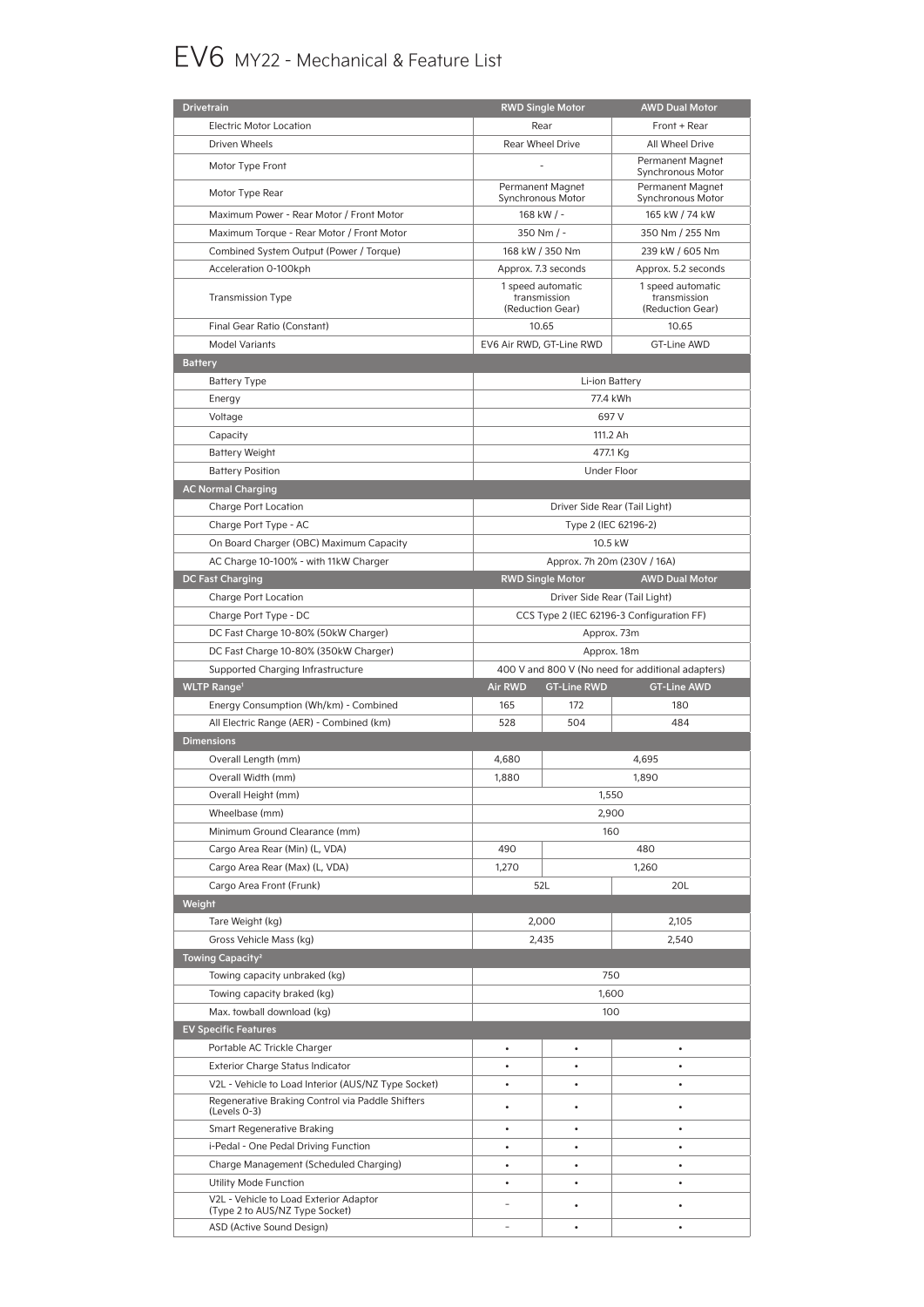| <b>Steering, Brakes &amp; Suspension</b>                                                          |                                    |                       |                                                          |
|---------------------------------------------------------------------------------------------------|------------------------------------|-----------------------|----------------------------------------------------------|
| Power Steering System                                                                             |                                    |                       | Rack Mounted MDPS <sup>3</sup> (Electric power steering) |
| Steering Wheel Turn Lock to Lock                                                                  |                                    |                       | 2.67                                                     |
| DMS <sup>4</sup> System (4 modes - Eco, Normal, Sport, Snow)                                      |                                    | ٠                     |                                                          |
| Brake Mode Settings (Normal & Sport)                                                              |                                    |                       |                                                          |
| Tilt & Telescopic Adjustable Steering Column                                                      |                                    |                       |                                                          |
| Minimum Turning Circle Diameter (m)                                                               |                                    |                       | 11.6                                                     |
|                                                                                                   |                                    |                       |                                                          |
| <b>Front Suspension</b>                                                                           |                                    |                       | McPherson strut                                          |
| Rear Suspension                                                                                   |                                    |                       | Multi-link                                               |
| Front Brakes                                                                                      |                                    | 325mm ventilated disc |                                                          |
| Rear Brakes                                                                                       |                                    |                       | 325mm solid disc                                         |
| Electronic Parking Brake with Auto Hold Function                                                  |                                    |                       |                                                          |
| <b>Wheels &amp; Tyres</b>                                                                         |                                    |                       |                                                          |
| Wheel Size / Design                                                                               | 19" Machined                       |                       | 20" Machined Alloy                                       |
|                                                                                                   | Alloy                              |                       |                                                          |
| Tyres                                                                                             | Kumho/Nexen<br>235/55 R19<br>105 V |                       | Continental<br>255/45 R20 105 H                          |
| TPMS (Tyre Pressure Monitoring System)                                                            |                                    | ٠                     |                                                          |
| Spare wheel type                                                                                  |                                    |                       | Tyre Mobility Kit (TMK)                                  |
| Safety <sup>5</sup>                                                                               |                                    |                       |                                                          |
|                                                                                                   |                                    |                       |                                                          |
| <b>Active Safety</b>                                                                              |                                    |                       |                                                          |
| Child-Proof Rear Door Locks (Manual)                                                              | $\bullet$                          | $\overline{a}$        |                                                          |
| ABS (Anti-lock Braking System) with EBD <sup>6</sup> & BA7                                        | $\bullet$                          | $\bullet$             | $\bullet$                                                |
| ESC (Electronic Stability Control) with TCS <sup>8</sup>                                          | $\bullet$                          | $\bullet$             | $\bullet$                                                |
| HAC (Hill-start Assist Control)                                                                   | ٠                                  | ٠                     | ٠                                                        |
| MCB (Multi-Collision Braking)                                                                     | $\bullet$                          | ٠                     | ٠                                                        |
| AEB (Autonomous Emergency Braking) -                                                              |                                    |                       |                                                          |
| Car, Pedestrian, Cyclist & Junction Turning                                                       | ٠                                  |                       |                                                          |
| LKA (Lane Keeping Assist)                                                                         | ٠                                  |                       | ٠                                                        |
| LFA (Lane Following Assist)                                                                       |                                    |                       |                                                          |
| BCW (Blind Spot Collision Warning) with RCCW                                                      | ٠                                  | ٠                     |                                                          |
| (Rear Cross Traffic Collision Warning)                                                            |                                    |                       |                                                          |
| BCA (Blind Spot Collision Avoidance Assist) with RCCA<br>(Rear Cross Traffic Collision Avoidance) |                                    |                       |                                                          |
| SEW (Safe Exit Warning)                                                                           | ٠                                  | ٠                     | ٠                                                        |
| DAA+ (Driver Attention Alert) with Lead Vehicle                                                   |                                    |                       |                                                          |
| Departure Alert                                                                                   |                                    |                       |                                                          |
| ISLA (Intelligent Speed Limit Assist)                                                             | ٠                                  | ٠                     | ٠                                                        |
| Haptic Steering Wheel Feedback                                                                    | ٠                                  | ٠                     | ٠                                                        |
| Parking Sensors with Dash Display (Front + Rear)                                                  | ۰                                  |                       | ٠                                                        |
| Rear View Camera with Dynamic Parking Guidelines                                                  | $\bullet$                          | ٠                     | ٠                                                        |
|                                                                                                   |                                    |                       |                                                          |
| Electrochromic Rear View Mirror (auto dimming)                                                    |                                    |                       |                                                          |
| ROA (Rear Occupant Alert) - Door History Type                                                     |                                    |                       |                                                          |
| HBA (High Beam Assist)                                                                            |                                    |                       |                                                          |
| Dusk-Sensing Automatic Head Lights                                                                | $\bullet$                          |                       |                                                          |
| Front Wiper & Washer (low/high and 5-speed intermittent)                                          | ٠                                  | ٠                     | ٠                                                        |
| Rain Sensing Wipers                                                                               | ٠                                  | ٠                     | ٠                                                        |
| Door Open Warning on Driver Display                                                               | $\bullet$                          |                       | $\bullet$                                                |
| Seatbelt Warning Chime & Indicator Light (all positions)                                          | $\bullet$                          | ٠                     | ٠                                                        |
| Speed Sensing Auto Door Locks                                                                     | ٠                                  | ٠                     | ٠                                                        |
| <b>Remote Window Control</b>                                                                      | $\bullet$                          | ٠                     | ٠                                                        |
| Child Restraint Anchorage Points                                                                  |                                    |                       |                                                          |
| (3x Top Tether Anchors + 2x ISOFIX positions)                                                     |                                    |                       |                                                          |
| PCA (Parking Collision Avoidance Assist - Reverse)                                                |                                    | ٠                     | ٠                                                        |
| SVM (Surround View Monitor) with 3D Mode                                                          | ۳                                  | ٠                     | ٠                                                        |
| BVM (Blind Spot View Monitor)                                                                     | ۰                                  | ٠                     |                                                          |
| Powered Child-Proof Rear Door Locks (Auto)                                                        |                                    | $\bullet$             |                                                          |
|                                                                                                   |                                    |                       |                                                          |
| <b>Passive Safety</b>                                                                             |                                    |                       |                                                          |
| Driver & Front Passenger SRS Airbags                                                              | $\bullet$                          | $\bullet$             | $\bullet$                                                |
| Centre Side Airbag (Front)                                                                        | $\bullet$                          | $\bullet$             |                                                          |
| Front Side SRS Airbags                                                                            | $\bullet$                          | ٠                     | $\bullet$                                                |
| Curtain SRS Airbags                                                                               | ٠                                  | ٠                     | ٠                                                        |
| 3-Point ELR Seatbelts (all positions)                                                             | $\bullet$                          | ٠                     | ٠                                                        |
| Front Seatbelt Pre-Tensioners with Load Limiters                                                  | $\bullet$                          | $\bullet$             | $\bullet$                                                |
| <b>Security</b>                                                                                   |                                    |                       |                                                          |
| <b>Burglar Alarm</b>                                                                              | ٠                                  |                       |                                                          |
| Anti-theft Immobiliser                                                                            | $\bullet$                          | ٠                     | $\bullet$                                                |
|                                                                                                   |                                    |                       |                                                          |
| Remote Central Locking with Boot Release                                                          | $\bullet$                          |                       | $\bullet$                                                |
| Smart Key Remote (x2) With Push Button Start                                                      | $\bullet$                          | ٠                     | ٠                                                        |
| <b>Headlight Escort Function</b>                                                                  | ٠                                  | ٠                     | ٠                                                        |
| RSPA <sup>9</sup> (Remote Smart Park Assist) With Parallel,<br>Perpendicular Parking Function     |                                    |                       |                                                          |
|                                                                                                   |                                    |                       |                                                          |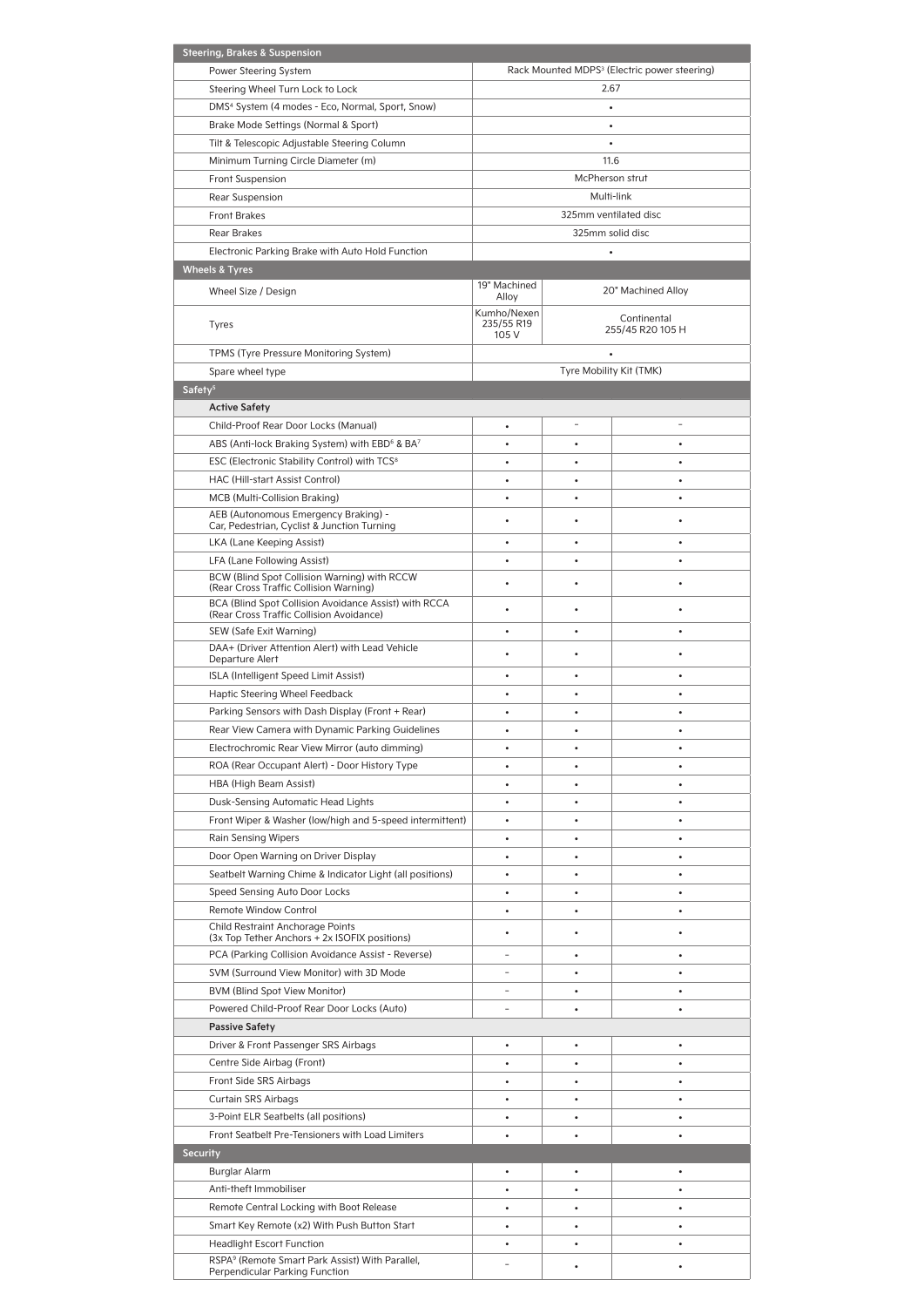| Seating                                                                                                |                                    |                                                                       |                                                                       |
|--------------------------------------------------------------------------------------------------------|------------------------------------|-----------------------------------------------------------------------|-----------------------------------------------------------------------|
| Seat Capacity                                                                                          | 5                                  | 5                                                                     | 5                                                                     |
| Seat Trim                                                                                              | Cloth and<br>Artificial<br>Leather | <b>Artificial Black</b><br>Suede/Vegan<br>White Leather<br>with White | Artificial Black Suede/Vegan<br>White Leather with White<br>Stitching |
|                                                                                                        |                                    | Stitching<br>L,                                                       |                                                                       |
| 6-Way Drivers Seat with 2-way Power Lumbar Support                                                     | $\bullet$                          |                                                                       |                                                                       |
| 6-Way Passenger Seat                                                                                   | ٠                                  | ä,                                                                    | ä,                                                                    |
| Reclining Rear Seatback - Multi Position                                                               | $\bullet$                          | $\bullet$                                                             | $\bullet$                                                             |
| Front Centre Console Armrest                                                                           | $\bullet$                          | $\bullet$                                                             | $\bullet$                                                             |
| Height Adjustable Front Seatbelts                                                                      | $\bullet$                          | $\bullet$                                                             | $\bullet$                                                             |
| <b>Rear Centre Armrest</b>                                                                             | ٠                                  | ٠                                                                     | ٠                                                                     |
| Split Fold Rear Seats (60:40) with Remote Seat Release                                                 | $\bullet$                          | ٠                                                                     | ٠                                                                     |
| Height Adjustable Headrests (all seats)                                                                | $\bullet$                          | $\bullet$                                                             |                                                                       |
| 8-Way Power Drivers Seat with 2-way Power Lumbar<br>Support and 2-Position Memory (IMS <sup>10</sup> ) |                                    | ٠                                                                     | ٠                                                                     |
| 8-Way Power Front Passenger Seat with 2-way Power<br>Lumbar Support                                    |                                    | ٠                                                                     |                                                                       |
| Premium Relaxation Seats (Front)                                                                       |                                    |                                                                       |                                                                       |
| <b>Exterior Features</b>                                                                               |                                    |                                                                       |                                                                       |
| Solar Glass (Rear Windows & Tailgate)                                                                  |                                    |                                                                       |                                                                       |
|                                                                                                        | • Matte                            | • Body                                                                | • Body                                                                |
| <b>Wheel Arch Mouldings</b>                                                                            | Plastic                            | Coloured                                                              | Coloured                                                              |
| Gloss Black Window Surround and A-Pillar                                                               | $\ddot{\phantom{0}}$               | $\bullet$                                                             | $\bullet$                                                             |
| Gloss Black Outside Door Mirrors with Integrated                                                       | ٠                                  | ٠                                                                     | ٠                                                                     |
| Side Indicators                                                                                        |                                    |                                                                       |                                                                       |
| Electric Outside Door Mirrors (Adjust/Heated/Folding)                                                  | $\bullet$                          |                                                                       |                                                                       |
| Flush door handles (Body Coloured)                                                                     | ٠                                  | • Automatic<br>Folding                                                | • Automatic<br>Folding                                                |
| LED Daytime Running Lights                                                                             | $\bullet$                          | $\bullet$                                                             | $\bullet$                                                             |
| LED Head Lights (Reflector Type)                                                                       | $\bullet$                          | $\bullet$                                                             | $\bullet$                                                             |
| LED Tail Lights with Foglight                                                                          | ٠                                  | ٠                                                                     | ٠                                                                     |
| Aero Blade Wipers                                                                                      | $\bullet$                          | ٠                                                                     | ٠                                                                     |
| Shark Fin Antenna                                                                                      | ٠                                  |                                                                       | $\bullet$                                                             |
| Windscreen with Acoustic Film                                                                          | ٠                                  | ٠                                                                     |                                                                       |
| Solar Glass (Windscreen & Front Door Glass)                                                            | ٠                                  | ٠                                                                     | ٠                                                                     |
| Hands-free Smart Power Tailgate                                                                        | ×,                                 | ٠                                                                     |                                                                       |
| <b>Laminated Front Door Glass</b>                                                                      |                                    |                                                                       |                                                                       |
| GT-Line Exterior Body Design                                                                           | $\overline{\phantom{a}}$           | ٠                                                                     | ٠                                                                     |
| Privacy Glass (Rear Windows & Tailgate)                                                                | $\overline{\phantom{a}}$           | ٠                                                                     | ٠                                                                     |
| Wide Sunroof with Tilt and Slide Function + Safety Function                                            | ٠                                  |                                                                       |                                                                       |
| <b>Interior Features</b>                                                                               |                                    |                                                                       |                                                                       |
| 2 Spoke Premium Steering Wheel                                                                         |                                    |                                                                       |                                                                       |
|                                                                                                        | ٠                                  |                                                                       | $\bullet$                                                             |
| Shift By Wire Shift Knob (Dial Type)                                                                   | ٠                                  | ٠                                                                     |                                                                       |
| Steering Wheel Paddles (Brake Regen Control)                                                           | $\bullet$                          | $\bullet$                                                             | $\bullet$                                                             |
| ASCC (Advanced Smart Cruise Control) with Stop and Go                                                  | $\bullet$                          | $\bullet$                                                             | $\bullet$                                                             |
| Multi-function Trip Computer (Distance Travelled,<br>Energy Consumption, Range, etc)                   | ٠                                  | ٠                                                                     |                                                                       |
| User Selectable Options (Auto door lock/unlock,<br>headlight escort, etc.)                             |                                    |                                                                       |                                                                       |
| Digital Clock (within audio display)                                                                   | ٠                                  | ٠                                                                     | ٠                                                                     |
| Ambient Temperature Display (within cluster)                                                           | $\bullet$                          | $\bullet$                                                             | $\bullet$                                                             |
| Door Lock Controls (Driver)                                                                            | $\bullet$                          |                                                                       |                                                                       |
| Power Windows (Front & Rear)                                                                           | $\bullet$                          |                                                                       | ٠                                                                     |
| Auto Up/Down Windows with Safety Function (Front)                                                      | $\bullet$                          |                                                                       |                                                                       |
| Driver's Foot Rest                                                                                     | $\bullet$                          |                                                                       |                                                                       |
| Dashboard Garnish                                                                                      | Fabric Look                        | <b>GT-Line Design</b>                                                 | GT-Line Design                                                        |
| Soft-touch Dashboard                                                                                   |                                    |                                                                       |                                                                       |
| Soft-Touch Door Armrest & Door Upper (Front)                                                           |                                    |                                                                       |                                                                       |
| Interior Trim (Console, Window Switch Panel)                                                           | <b>Silver Metalic</b><br>Finish    | Gloss Black                                                           | Gloss Black                                                           |
| Driver & Passenger Sun Visors with Sliding Function                                                    | $\bullet$                          | ٠                                                                     | $\bullet$                                                             |
| <b>Illuminated Vanity Mirrors</b>                                                                      | $\bullet$                          | $\bullet$                                                             | ٠                                                                     |
| 3x USB Chargers (1 x Type A & 2 x Type C) in Front Tray                                                |                                    |                                                                       |                                                                       |
| with Multimedia Connectivity<br>2x USB Charger (Type C) in Front Seat Backs                            | ٠                                  |                                                                       | ٠                                                                     |
| 2x 12 Volt Power Outlets (1x Boot side / 1x Front Tray)                                                | $\bullet$                          |                                                                       |                                                                       |
| Rear Window Defroster with Timer                                                                       | $\bullet$                          |                                                                       |                                                                       |
| Wireless Phone Charger (QI) <sup>11</sup>                                                              | $\bullet$                          |                                                                       | ٠                                                                     |
| LED Interior Lighting (Front & Rear) with Delay Out                                                    | $\bullet$                          | ٠                                                                     | ٠                                                                     |
|                                                                                                        | ٠                                  |                                                                       |                                                                       |
| <b>Heated Steering Wheel Function</b>                                                                  |                                    | ٠                                                                     | ٠                                                                     |
| Metal Door Scuff Panels & Luggage Sil Plate                                                            |                                    |                                                                       | $\bullet$                                                             |
| <b>Alloy Sports Pedals</b>                                                                             |                                    |                                                                       |                                                                       |
| Front & Rear Ambient Mood Lighting (64 Colours)                                                        |                                    |                                                                       |                                                                       |